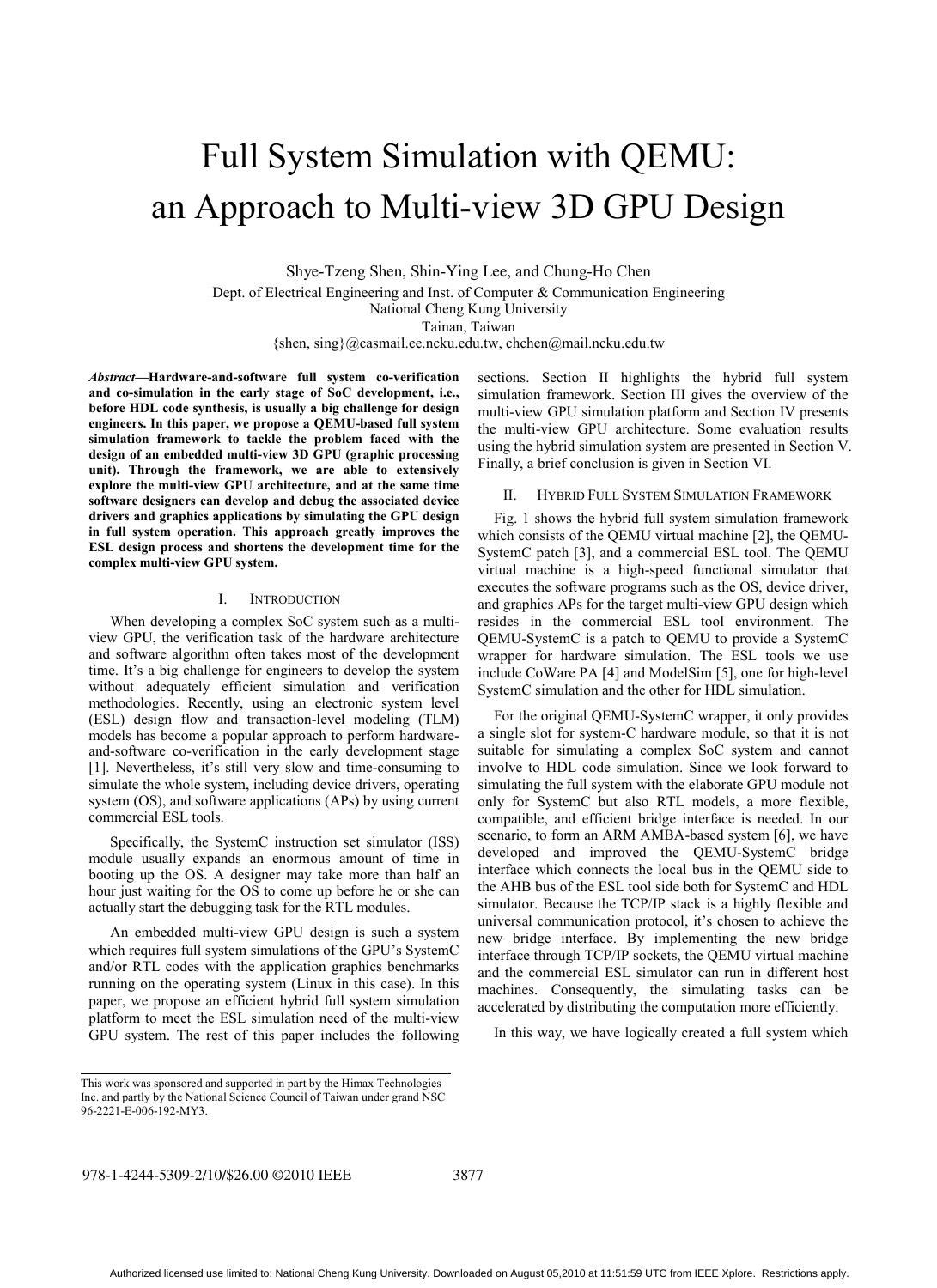

Figure 1. Structure of the QEMU-SystemC hybrid full system simulation platform

is able to simulate the processor, OS, device drivers, as well as graphics benchmarks (functionally simulated by the QEMU virtual machine) and at the same time simulate the multi-view GPU either in highly abstract SystemC modules or in synthesizable RTL modules. In this system, through the bridge interface, the QEMU virtual machine simply treats the design in the ESL tool as a general hardware device on its local bus system. Therefore, the programs executed on the QEMU virtual machine are allowed to access and control the hardware module via the load/store instructions of the processor directly.

With this hybrid simulation methodology, developers can emulate the processor and the software run upon it in a much higher speed and verify the interactions between the software programs and the hardware modules before a synthesizable HDL code is ready. The designer in this case only needs to wait less than one minute for the OS to boot up for full system simulations compared to half an hour. In addition, because the QEMU virtual machine has already provided a channel to connect with GNU GDB debugger, software engineers can start to design and debug system programs and APs in the early stage of system development projects. Since all of this happens as early as the project begins, this hybrid full system simulation platform can also help in smoothing the task of building an actual hardware prototype, such as an FPGA verification system, prior to chip fabrication.

#### III. MULTI-VIEW GPU SIMULATION PLATFORM OVERVIEW

In this section, by using the previous hybrid full system simulation framework, we present the methodology of developing a multi-view 3D GPU built out of a tile-based rendering architecture [7]-[14]. Fig. 2 shows the data processing flow of a multi-view graphics system intended for use in auto-stereoscopic displays. In order to be used in cross platforms and different OSs, the multi-view GPU design follows the standard application programming interface (API) of the OpenGL ES (open graphics library for embedded system)  $[15]$ .

The multi-view GPU processor consists of three pipelined processing units, that is, the geometry engine (GE), the



Figure 2. Data flow of the multi-view GPU



Figure 3. Full system simulation for the multi-view GPU scenario

rasterizing engine (RE), and the Depth Image-Based-Rendering (DIBR) unit which generates the multi-view graphics for a 3D auto-stereoscopic display [16]-[17]. Fig. 3 shows the system architecture of the design in the hybrid full system simulator. As it can be seen, the graphics applications and the simulated OS both run on the ARM-based virtual machine within the QEMU simulator. This part of the simulation is performed in terms of functional accuracy as our primary interest here is the functional verification of the system software, the implemented graphics APIs, and the GPU drivers.

Through the AHB interface virtual hardware, the drawing commands, for instance, from the graphics application can be issued to the GE, RE, and DIBR hardware modules in the CoWare ESL simulator. Note that with this environment, we can explore both the functional models of the multi-view GPU in the early stage of the development as well as the synthesizable RTL models when they are ready, all in the capacity of efficient full system simulations.

#### IV. MULTI-VIEW GPU ARCHITECTURE

Fig. 4 presents the overall hardware architecture of the multi-view 3D GPU design. The DIBR module takes the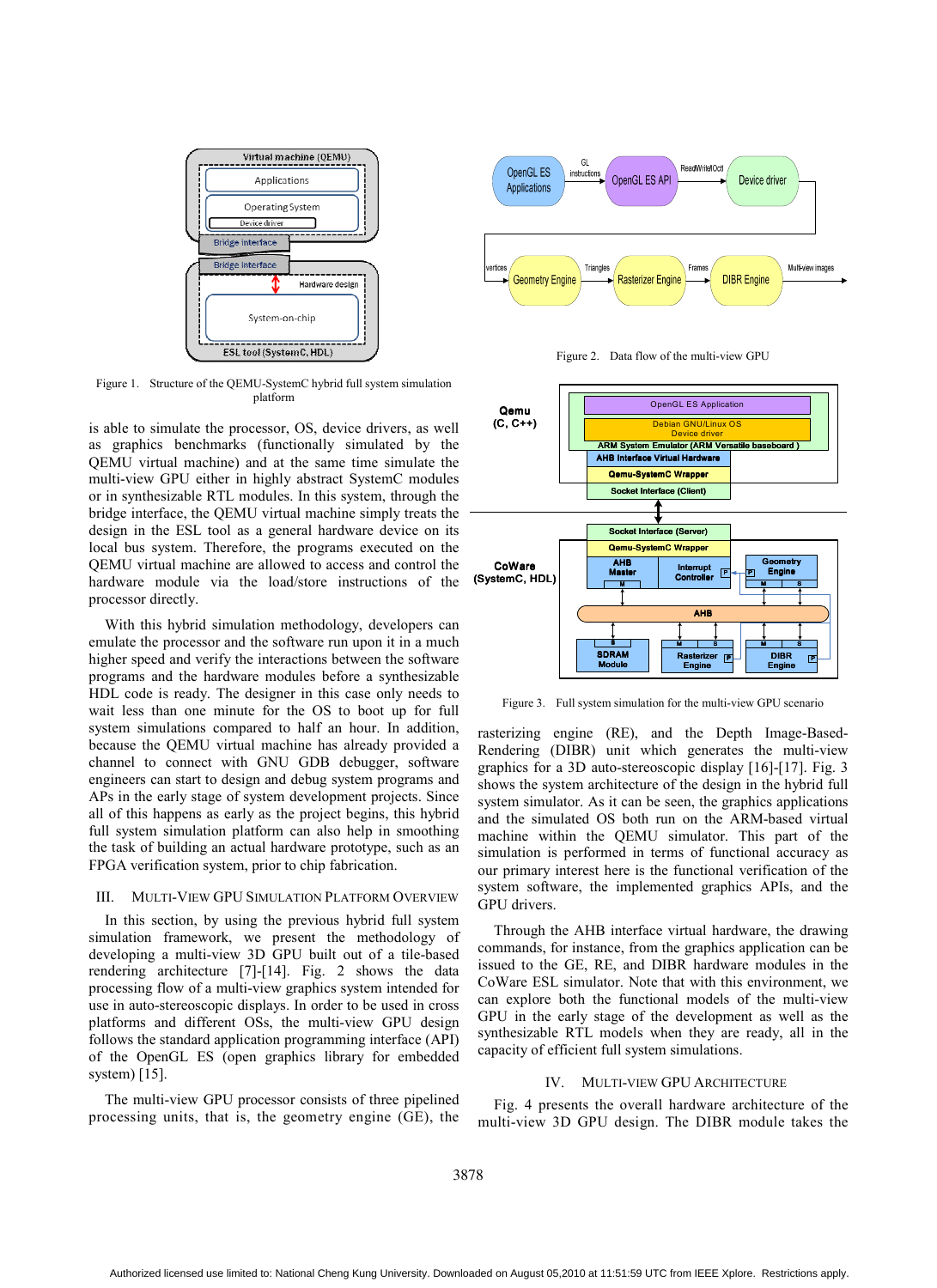

Figure 4. Multi-view GPU architecture

| THE VERIFICATION ENVIRONMENT<br>TABLE I. |  |
|------------------------------------------|--|
|------------------------------------------|--|

| Power MBX SDK          | Microsoft Visual Studio 2005   |
|------------------------|--------------------------------|
| SystemC Development    | GCC <sub>4.1.2</sub>           |
|                        | System $C$ v2.0.1              |
| Full System Simulation | OEMU v0.9.1 with Linux kernel  |
|                        | v2.6.18-6 for ARM Versatile-PB |
|                        | CoWare PA v2007.1.2            |
|                        | ModelSim 6.3                   |

TABLE II. MULTI-VIEW GPU EVALUATION PARAMETERS

| Parameter                     | <b>Setting</b>                |
|-------------------------------|-------------------------------|
| Tile Size                     | 32x32                         |
| Resolution                    | 640x480                       |
| Frequency                     | 200MHz                        |
| No. of Views                  | $\mathfrak{D}$                |
| Pixel Format                  | <b>RGBD 8888</b>              |
| <b>Bus Architecture</b>       | ARM AHB 2.0 with 32-bit width |
| <b>Bus Arbitration Scheme</b> | Fixed priority                |
| Local Frame Buffer            | 2-cycle latency (SRAM)        |

output of the RE unit, including the color map and the depth map of the frame to generate the required multi-view images. We have investigated the following architectural issues to improve the performance and reduce the memory traffic for this multi-view GPU design:

- Profiling graphics benchmarks and their processing requirements due to various levels of details in the workload.
- Quantifying the effect of various tile-sizes on the memory traffic.
- Exploring various fixed point data formats for quality graphics

 Automatic adjustment of the shifted pixel number for different displays that have various pixel pitches in multi-view image synthesis.

#### V. EVALUATION RESULTS

We have implemented the multi-view GPU module in both SystemC TLM and Verilog HDL model and evaluated in the hybrid full system simulation platform. The work includes porting the OpenGL ES library and designing the device drivers of the multi-view GPU module onto the ARM Linux system within the QEMU virtual machine. Table I shows the verification environment for our multi-view GPU design, including a reference suite of the OpenGL ES pipeline implementation for comparison. Table II shows the simulation parameters used to present the results in this paper. The local AHB bus uses fixed priority for bus arbitration although using other types of the arbitration policy is not excluded for evaluation.

$$
average\_delta = \frac{\sum_{i=0, j=0}^{i, j=resolution} \left| C_{S_i} - C_{r_j} \right|}{resolution}
$$
 Equ.(1)

To quantify the fixed-point data format on graphics quality and our GPU optimization strategies which include abandoning small area of triangles for processing and various anti-aliasing schemes used, we define the average pixel data difference between the image generated by our graphics GPU and the image produced by the reference implementation as shown in Equ.(1). Specifically, Equ.(1) represents the average pixel errors between the images produced by our GPU scheme and by the PowerVR MBX SDK [18], where *C<sup>s</sup>* is the pixel value of image generated by our GPU model and *C<sup>r</sup>* is the pixel value of image from PowerVR.

Fig. 5(a) shows the average pixel errors in RGB channels respectively for the SystemC TLM design. Most of the errors are very small; only some of them have a diffence value of about 1.5. Note that 1.5 out of 255 in pixel value difference is quite small because this tiny error shift will not be recognized by human vision in general. Traditional PSNR metric used in video quality evaluation is not suitable for graphics since there is no compression here. Fig. 5(b) shows the average pixel errors of our Verilog HDL model which uses fixedpoint data format and our SystemC model which uses floating-point data format. The purpose of this comparison is to evaluate the chosen fixed-point data operation on the quality of the generated graphics. The result indicates that the images generated by the fixed-point GPU have very little variations compared with their floating-point counterpart.

One of the critical factors in tile-based rendering is the tile size to be used since for embedded applications this first means the on-chip buffer cost and secondly it affects the external memory traffic coming from the GPU. Reducing the memory traffic directly reduces the power consumption. Fig. 6 shows the data traffic reduction ratio of the RE module for